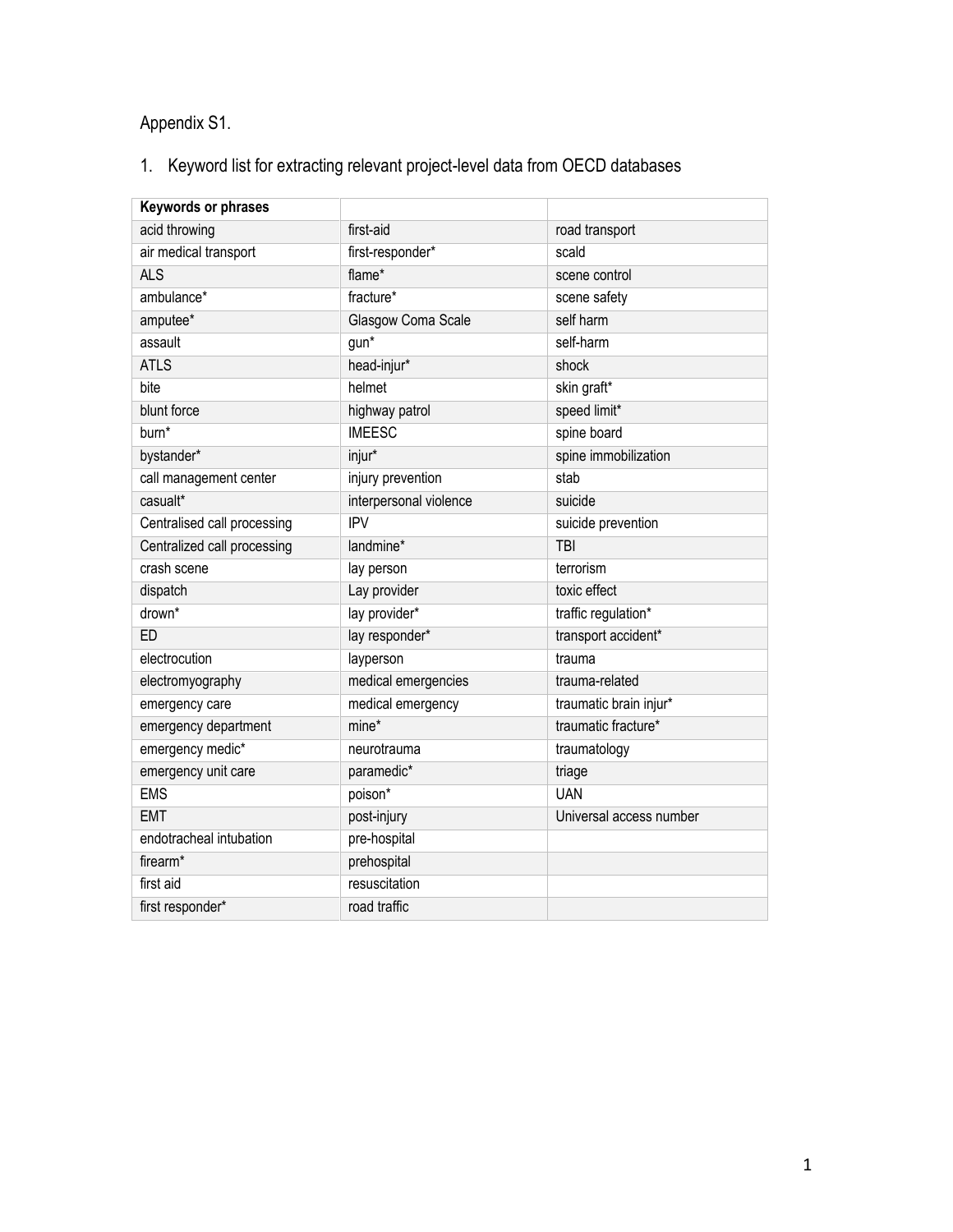## 2. Summary of primary data sources

| <b>Selected Funding Entities</b>                                         | Source                                                                | <b>Attributes &amp; Search Strategy</b>                                                                                                                                         |
|--------------------------------------------------------------------------|-----------------------------------------------------------------------|---------------------------------------------------------------------------------------------------------------------------------------------------------------------------------|
| <b>OECD Countries</b>                                                    | <b>IHME DAH Database (via DAC</b><br>& CRS OECD Project<br>Reporting) | 1990-2015; scanned project titles and<br>descriptions to match trauma keyword list                                                                                              |
| <b>World Bank</b>                                                        | Online project database <sup>1</sup>                                  | 1990-2015; sector = 'health'; theme =<br>'injuries/NCDs' OR 'Natural disaster mgmt' OR<br>'HS performance'; status = 'closed' OR 'active'                                       |
| Inter-American Development Bank<br>(IDB)                                 | Online project database <sup>2</sup>                                  | 1990-2015; sector = 'health'; status = 'closed'<br>OR 'completed' OR 'approved' OR<br>'implementation'; scanned project titles and<br>descriptions to match trauma keyword list |
| Asian Development Bank (ADB)                                             | Online project database <sup>3</sup>                                  | 1990-2015; sector = 'health'; status = 'closed'<br>OR 'active'; scanned project titles and<br>descriptions to match trauma keyword list                                         |
| African Development Bank (AfDB)                                          | Online project database <sup>4</sup>                                  | No health sector-specific projects in database                                                                                                                                  |
| Pan American Health<br>Organization (PAHO)                               | Executive Committee<br>Documents <sup>5</sup>                         | 1990-2015; searched for mention of injury or<br>trauma care-related investments                                                                                                 |
| The Bill and Melinda Gates<br>Foundation (BMGF)                          | Annual Reports, Financial<br>Statements <sup>6</sup>                  | 1998-2015; searched for mention of injury or<br>trauma care-related investments                                                                                                 |
| Global Fund to Fight Aids,<br><b>Tuberculosis and Malaria</b><br>(GFATM) | Annual Reports <sup>7</sup>                                           | 2003-2015; searched for mention of injury or<br>trauma care-related investments                                                                                                 |
| <b>Population Services International</b><br>(PSI)                        | Annual Reports <sup>8</sup>                                           | 2010-2015; searched for mention of injury or<br>trauma care-related investments                                                                                                 |
| <b>Catholic Relief Services (CRS)</b>                                    | <b>Annual Reports</b>                                                 | 2001-2015, searched for mention of injury or<br>trauma care-related investments                                                                                                 |
| Management Sciences for Health                                           | Annual Reports <sup>9</sup>                                           | No reports available before 2014.                                                                                                                                               |

## 3. Categories for Trauma Care Project Disaggregation

 $\overline{a}$ 

5 Pan American Health Organization. Financial report and audited financial statement 2012. Washington, DC: PAHO. http://www.paho.org/hq/index.php?option=com\_content&view=category&layout=blog&id=1258&Itemid=1160&la ng=en (accessed May 2015)

<https://www.gatesfoundation.org/Who-We-Are/Resources-and-Media/Annual-Reports> (accessed May 2015)

<sup>1</sup> The World Bank. Projects & operations. Washington, DC: World Bank. http://www.worldbank.org/projects (accessed May 2015). 2 Inter-American Development Bank. Online projects database. Washington, DC: IDB. http://www.iadb.org/projects/ (accessed May 2015)

<sup>3</sup> Asian Development Bank. Online project database. Manila: ADB. http://www.adb.org/projects/ (accessed May 2015).

<sup>4</sup> African Development Bank. Online project database. Tunis: AfDB. http://www.afdb.org/en/projects-andoperations/project-portfolio/ (accessed May 2015).

<sup>&</sup>lt;sup>6</sup> Bill & Melinda Gates Foundation. Online Annual Reports. Seattle, WA: Bill & Melinda Gates Foundation.

<sup>7</sup> Global Fund to Fight Aids, Tuberculosis and Malaria. Online Annual Reports. Geneva, Switzerland: GFATM. https://www.theglobalfund.org/en/archive/annual-financial-reports/

<sup>8</sup> Population Services International. Online Annual Reports. Washington, DC: PSI[. https://www.psi.org/about/annual-reports/](https://www.psi.org/about/annual-reports/)

<sup>9</sup> Management Sciences for Health. Online Annual Reports. Medford, MA: MSH. https://www.msh.org/about-msh/financialdata/annual-report